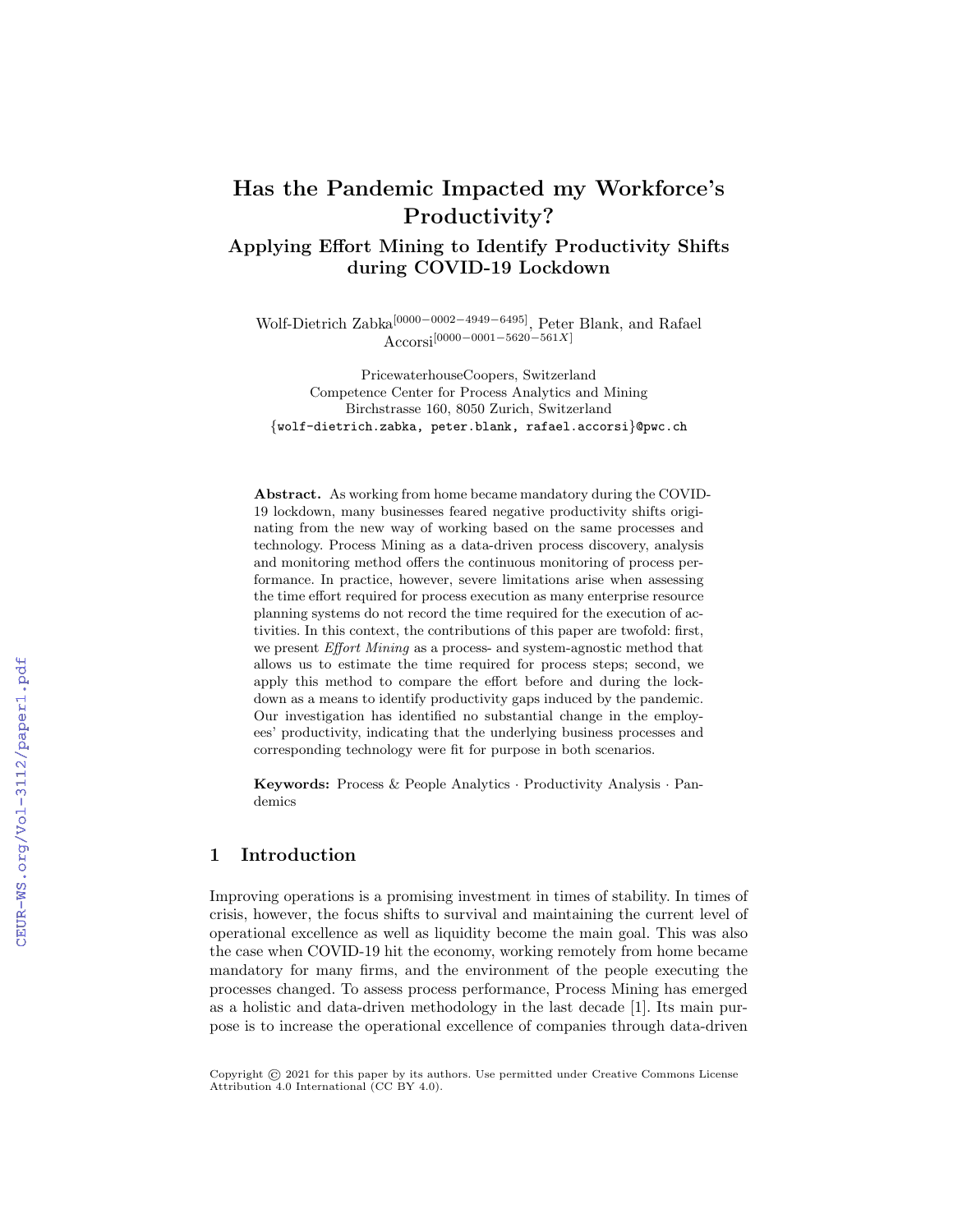process discovery, initiating continuous process improvement, and creating process transparency [1]. A substantial part of business process execution is based on human interaction [2], a component that could be critically affected by a lockdown and mandatory working from home. This change imposed the questions of how well employees would adapt to the remote working, how seamless process execution could continue and how productive employees would be in their new environment. In particular, the assessment of human productivity or performance imposes difficulties on Process Mining. When it comes to the judgement of human effort for process execution, there is a crucial limitation in the practical environment: in the most common enterprise resource planning (ERP) systems the process steps are atomic, meaning the process steps are recorded with a single timestamp reflecting the end of an activity. The absence of a start timestamp makes it difficult to judge the true overall work effort in terms of time passed. Even though the existing literature covers the estimation of waiting times from transition times [3], human-generated uncertainty of logged events [4] or the relevance of missing life-cycle data by utilizing of predictive models [5], to the best of our knowledge existing literature does not tackle this challenge [1, 6]. In consequence, we sought a process-agnostic method to deduct the overall work effort from process mining logs, which only have the end timestamp of an activity. Based on this, the contributions of this paper are twofold:

- 1. We introduce Effort Mining as a method to deduct the start timestamp based on user behaviour and measure the systemic work effort for process execution.
- 2. We demonstrate the use of Effort Mining in a practical/industry setting by applying it to monitor changes in human behaviour during a lockdown.

Overall, Effort Mining is a natural complement to process mining, allowing the deep-dive into the time spent per activity. This is an impactful extension when the focus shifts from end-to-end process performance to more of a "people" perspective and the relevant questions are centred around work time. As a result, we provide our clients with data-driven information about how the daily working rhythm was impacted by the lockdown and how processing times of activities changed, even if only the end timestamp of activities was recorded by the ERP system.

The remainder of this paper is structured as follows: Sec. 2 briefly describes the situation our clients faced during the lockdown, which motivated the development of Effort Mining. Sec. 3 describes the technical steps required in Effort Mining. This includes the minimum data requirements, the executed data transformation and the assumptions required to deduct a start timestamp. Sec. 4 reports on the results that can be achieved by using Effort Mining with a focus on the comparison of data recorded during the lockdown in April/May 2020 and data recorded in the previous year. The results originate from a client active in Financial Services, but as the method is process-agnostic, the results can be seen as indicative for any process or industry. Sec. 5 outlines the additional experience we have gained when applying Effort Mining, the feedback we have received until now, and the kind of applications we see for Effort Mining in the future.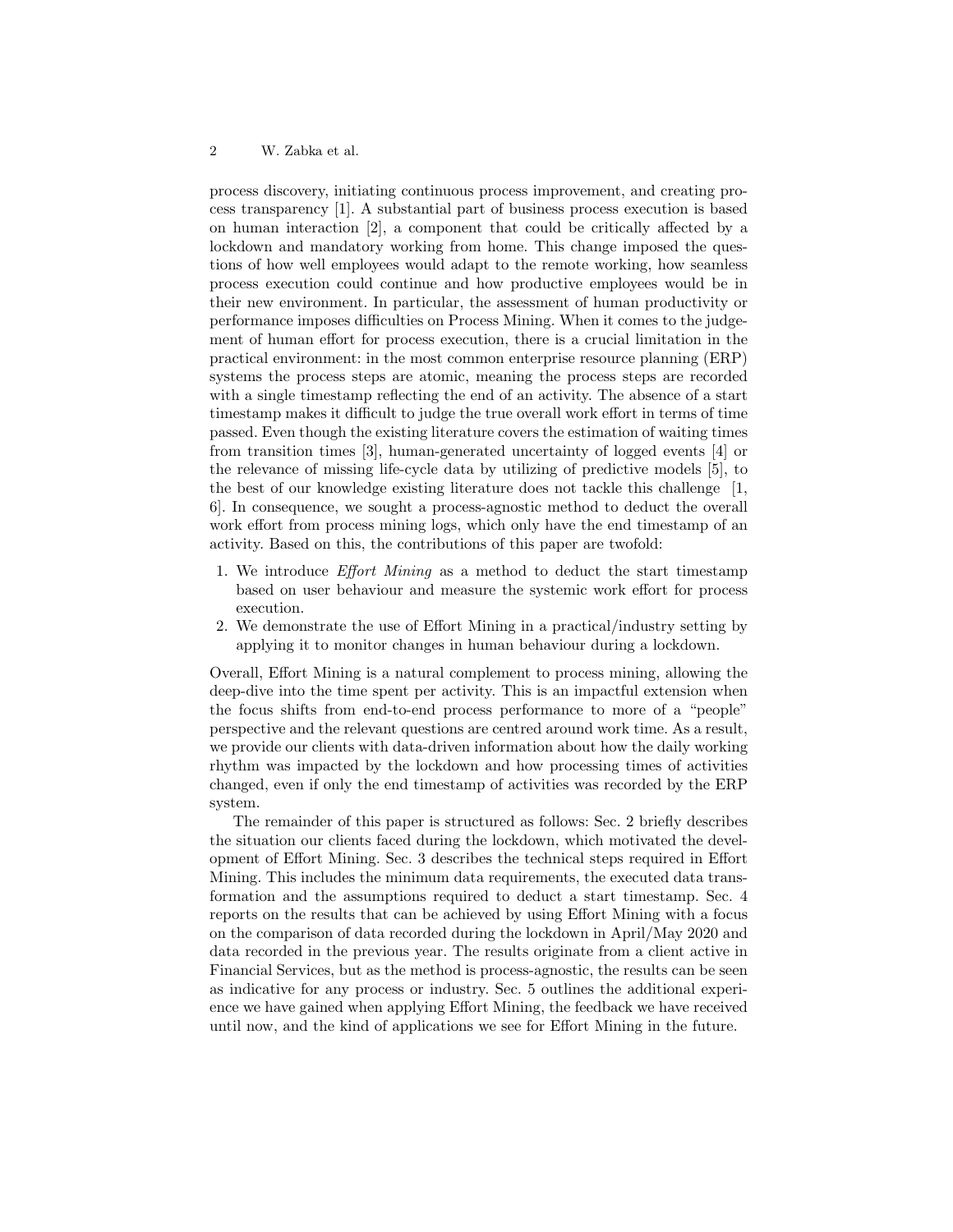# 2 Situation faced

On 11th of March 2020, the World Health Organisation announced in a press conference that COVID-19 was a pandemic and that immediate actions needed to be taken by governments [7]. In the following, many countries introduced lockdowns to decrease mobility and retain the spread of the virus. For companies in these countries, this meant that work should be conducted from home whenever possible, and remote working became the new standard operating mode. The move to working from home raised two primary concerns: first, about the productivity of employees since employees could not be monitored as closely as before, and second, concerns about employee wellbeing were raised as the boundary between home and workspace faded.

After the initial phase of COVID-19, a common question was if and how remote working impacted the productivity of employees. For several clients, our team had previously executed process mining projects and created the required data models based on data generated and stored in the clients' ERP systems. The process mining data models were extensive, well-developed, and validated in previous projects. Thus, it was regarded as a reliable and high-quality data source. Further, data visualisation with process mining dashboarding tools was already implemented. Previously, the main purpose of the process mining infrastructure had been to ensure compliance and to identify process improvement potentials, but now a new scope was added: the goal of these studies was to use the existing process mining data models to identify changes in employee performance and behaviour. To achieve this, we have created a process-agnostic approach that is based on process mining event logs and can be used to assess processing times for the execution of activities, gives insight into the daily rhythm in which activities in the ERP system are executed, and estimates the overall involvement of employees in terms of overall working hours.

# 3 Action taken

The starting point for these projects were existing process mining event logs as a data source and the existing process mining infrastructure. To assess productivity within the firm, we deduct the number of manual activities executed in time intervals. Another relevant productivity metric is the typical execution time of specific activities: this metric is not available directly as the ERP systems record only the end timestamp of an activity. However, we have developed a statistical procedure to estimate the start timestamp. Further, we estimate the duration of workdays based on the first and last timestamp submitted by users on each day.

#### 3.1 Data Transformation from Event Log to Effort Log

The table structure of the process mining event log is depicted in Table 1, having the typical columns of the CaseID, the timestamp, and the occurring event. This is the typical minimum data required for process mining. Further, the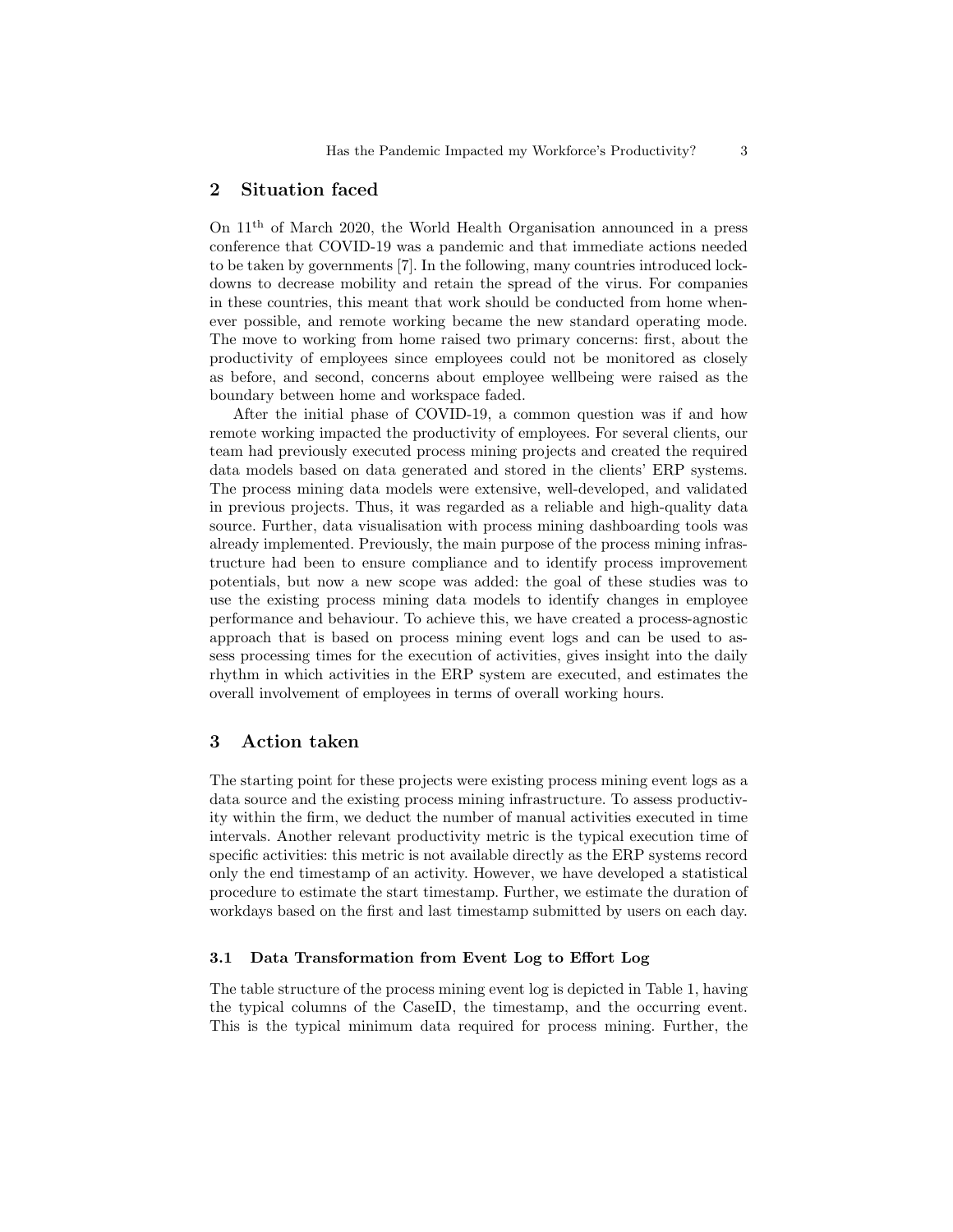4 W. Zabka et al.

| $\text{CaseID}$ Timestamp                                                                                   | Event - | <b>UserID</b> |
|-------------------------------------------------------------------------------------------------------------|---------|---------------|
| $\text{CaseNo1}\vert 2020\text{-}06\text{-}04\,08\text{:}35\text{:}45\vert \text{EventA}\vert \text{User1}$ |         |               |
| $CaseNo1 2020-06-0408:36:45 EventB User1$                                                                   |         |               |
| $\text{CaseNo2} 2020-06-04\,08:37:00 \text{EventB} {\text{User1}}$                                          |         |               |
| CaseNo2 2020-06-04 09:05:30 EventA User1                                                                    |         |               |
| $\text{CaseNo3} 2020-06-04\,09:05:30 \text{EventC} {\text{User1}}$                                          |         |               |
| CaseNo3 2020-06-04 09:05:30 EventD User1                                                                    |         |               |
| $\text{CaseNo3}\vert 2020\text{-}06\text{-}04\ 09:05:30\vert \text{EventD}\vert \text{User1}$               |         |               |
| $Case No3 2020-06-04 10:00:15 EventD User1$                                                                 |         |               |
|                                                                                                             |         |               |
| CaseNo9 2020-06-04 17:25:15 EventA User1                                                                    |         |               |

Table 1: Structure of the process mining event log, with the typical columns CaseID, Timestamp and Event. Further, the UserID is required.

UserID of the user executing the respective process step is a piece of the required information for Effort Mining because it is needed to add information about a possible activity start.

Based on the hypothesis that users perform multiple activities in a day for the process in scope, we transform the process mining eventlog and create the effort log as shown in Table 2. This table has one entry for each manual activity performed in the respective process. Here, we define one activity as a distinct combination of the UserID and the recorded timestamp. One activity can affect several cases and can create several events in the event log (e.g. compare ActivityID 4 in Table 2 and entries at the timestamp '2020-06-04 09:05:30' in Table 1). Further, we make an estimate for the processing time based on the previous activity executed by the same user on the same day. A direct consequence is that the processing time of the first activity of each user on each specific date is missing and will be estimated in a subsequent step.

#### 3.2 Estimation of Start Timestamps of Activities

The effort log (Table 2) generated from the event log (Table 1) provides us with a set of possible activities being executed in the process. For each distinct activity, we obtain a set of observed processing times from which we construct a respective distribution. Figure 1 shows the distribution of observed processing times for three different activities. The mode of this distribution we account as the most likely or typical processing time of the respective activity inside the ERP system. If the observed processing time exceeds the typical processing time by far, the respective user likely executed activities outside of the ERP system. These activities outside of the ERP system could include preparations for the respective activity (e.g. making inquiries), executing activities in different processes, administrative tasks or taking a break. Even though a detailed decomposition of this effect is beyond the scope of this paper and might even not be possible without additional information, the observed processing time can serve as an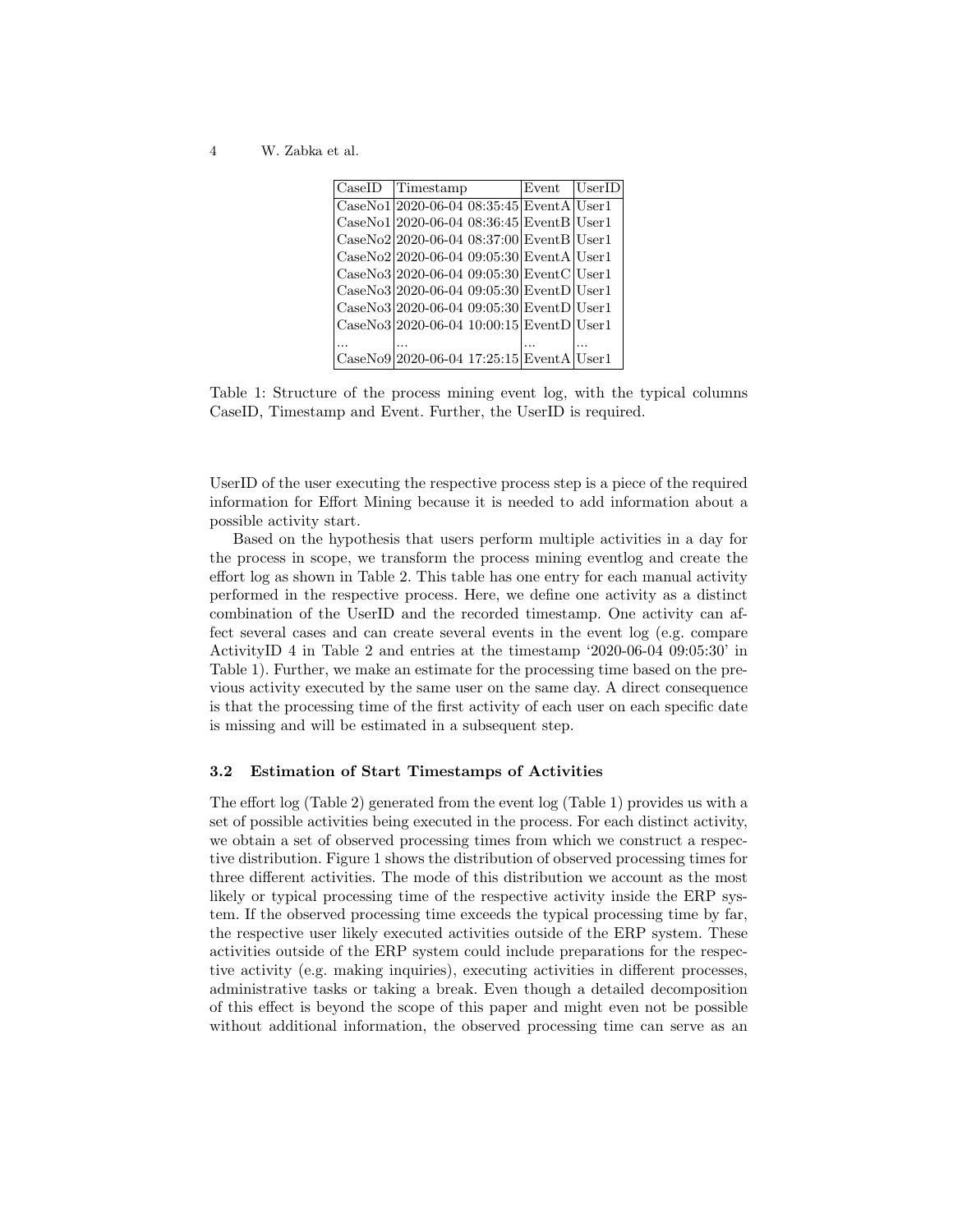|                |                   | ActivityID UserID Timestamp      | Activity                  | Observed<br>Processing Time |
|----------------|-------------------|----------------------------------|---------------------------|-----------------------------|
|                | User1             | 2020-06-04 08:35:45 Event A      |                           | Null                        |
| $\overline{2}$ | User1             | 2020-06-04-08:36:45 EventA       |                           | $60 \text{ sec}$            |
| 3              | User1             | 2020-06-04 08:37:00 EventB       |                           | $15 \text{ sec}$            |
| 4              | User1             | 2020-06-04 09:05:30              | EventA, EventC,<br>EventD | $1710 \text{ sec}$          |
| 5              | User1             | 2020-06-04 10:00:15 EventD       |                           | 3285 sec                    |
| $\cdots$<br>10 | $\cdots$<br>User1 | .<br>2020-06-04 17:25:15 Event A |                           | .<br>$1000 \text{ sec}$     |

Table 2: Structure of the effort log: The ActivityID represents a distinct UserIDtimestamp combination. The observed processing time is deducted based on the timestamp of the previous timestamp made by the same user.

indication for the overall working time required to execute the respective action. Further, we can assume that the mixture of the activities outside of the ERP systems remains consistent over time and that it is distributed homogeneously over the users and activities if the number of users and activities is large.

To estimate the start timestamp of a specific activity, we define a threshold in dependence on the typical time of the respective activity. If the threshold is not exceeded, we use the observed processing times to deduct the start timestamp of the respective activity. If the threshold is exceeded, we consider the typical processing time to deduct the start timestamp. Further, we use the typical processing time to deduct the start timestamp for the first activity of each day for each user, where no observed processing time is available (see Table 2). It is essential to acknowledge that this method is an approximation and does not deliver exact values for each activity. However, for commonly executed activities in large organizations sufficient data points are available to calculate the typical times accurately and deduct the start timestamp of the first activity of a user in a reasonable manner. Overall, this method gives solid evidence about how much time employees spend in the ERP system for all common activities of the process.

#### 3.3 Duration of a Workday and Overall FTEs

A relevant question is whether behavioural changes occurred during the lockdown. To tackle this question, we visualise the distribution of actions over the day. Further, we can deduct the length of a working day based on the first and the last timestamp of a day. E.g., for User1 in Table 2, we would deduct a starting time of the workday on the 4th June 2020 at 8:35 and an end time of the workday at 17:25, resulting in a workday duration of 8.8 hours. Starting from the workday duration in hours of individual users, it is possible to deduct the overall working hours required to execute the respective process and the number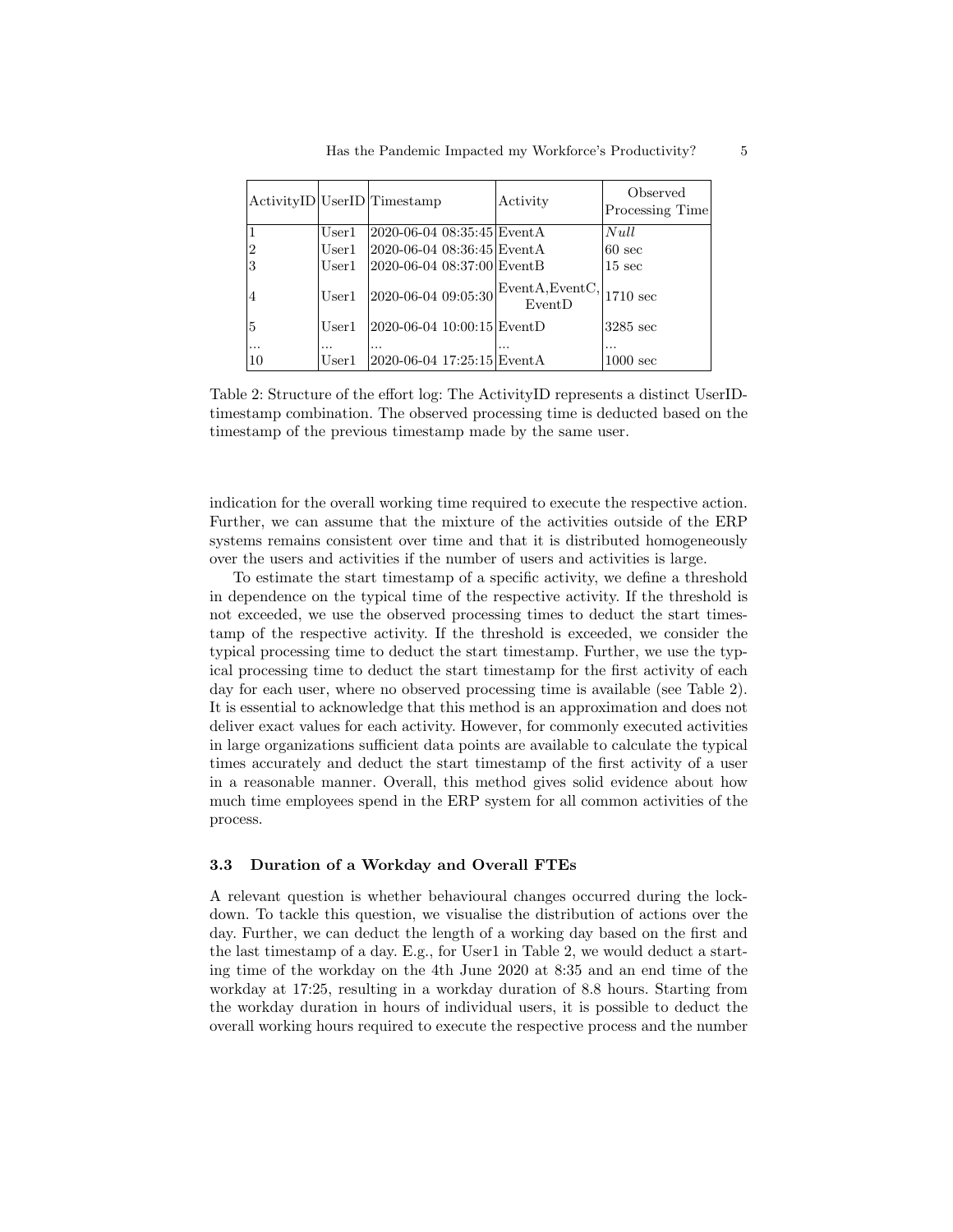

Fig. 1: Distribution of processing time for three different activities, with one being executed typically in less than 1 minute (orange), one typically executed within 1 to 2 minutes (black), and one typically requiring more than two minutes (yellow). For each activity, we calculate the typical processing time, which is the mode of the distribution.

of FTEs involved. It should be noted that this approach neglects the duration of the first activity of a user on a respective day. A solution for this is to approximate the start of the first activity using the average observed processing time of the respective activity.

# 4 Results achieved

#### 4.1 Overall Process KPIs

Our standard Effort Mining analysis results in a table which summarises the most relevant KPIs describing the work time consumption of the process in scope, as depicted in Table 3: for each activity, we quantify how often it is executed, we deliver the typical processing time required to execute the activity in the ERP system, the total time spent in the organisation to execute the respective activities in the ERP system, as well as the overall working time required. If required, it is also possible to break down the results for different organisational units and compare, for instance, the processing times for certain activities across the organisation.

### 4.2 Evolution of Processing Times

When looking at changes in the working behaviour caused by the lockdowninduced remote working, it makes sense to look at temporal changes of KPIs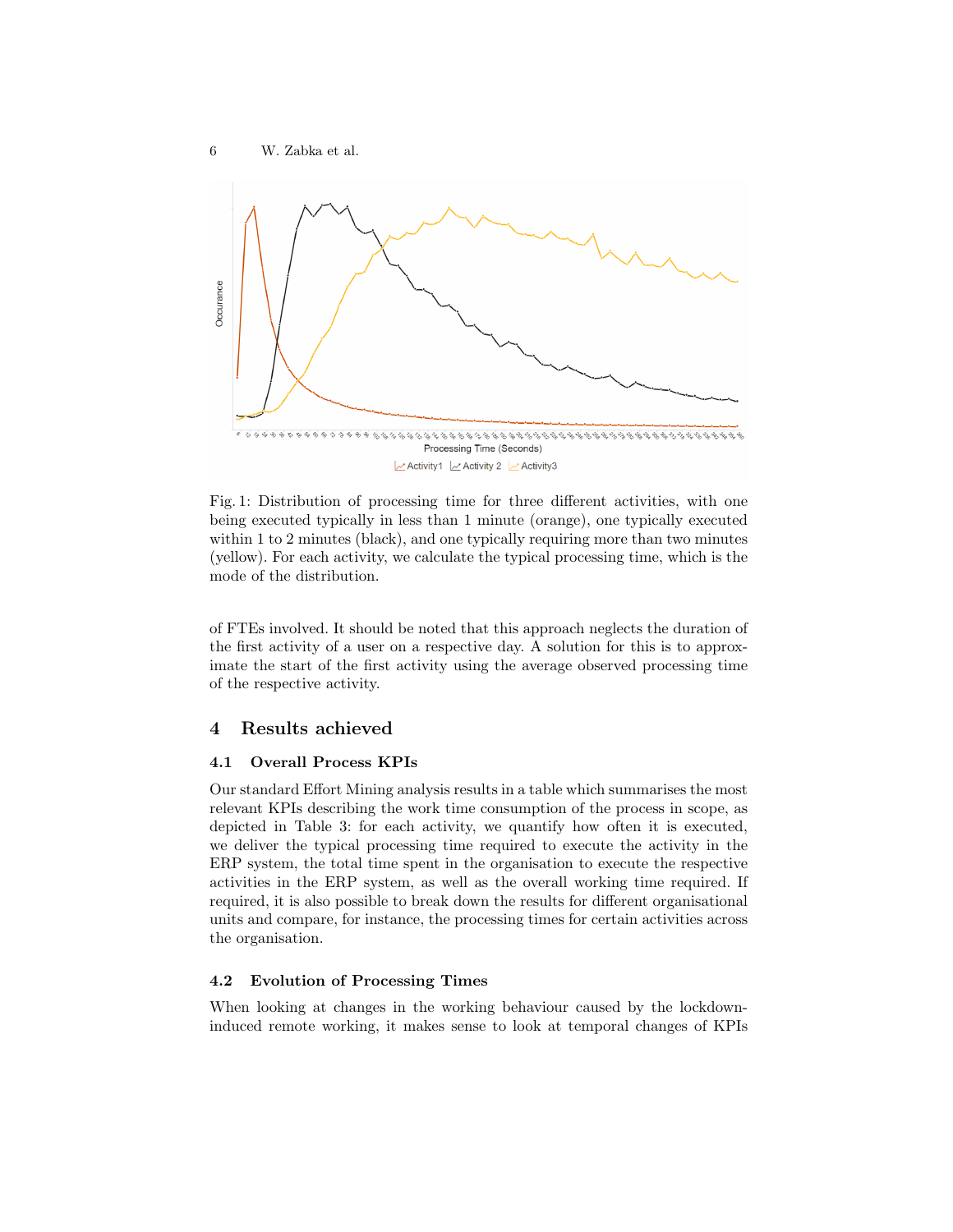| Activity                         | Typical<br>Processing Times | Count Activities $\Big \text{in ERP}$ System Working Time | Overall Time | Overall     |
|----------------------------------|-----------------------------|-----------------------------------------------------------|--------------|-------------|
| EventA                           | $45 \text{ sec}$            | $10.0\ \mathrm{k}$                                        | 125 hours    | 431 hours   |
| EventB                           | $50 \text{ sec}$            | $8.3 \text{ k}$                                           | $115$ hours  | 398 hours   |
| $\vert$ EventA,EventC,<br>EventD | $ 75 \text{ sec} $          | $13.5\;k$                                                 | 281 hours    | $616$ hours |
| EventD                           | $60 \text{ sec}$            | $14.2 \text{ k}$                                          | 232 hours    | 533 hours   |
| $\cdots$                         | $\cdots$                    | $\cdots$                                                  | $\cdots$     | $\cdots$    |

Table 3: The standard Effort Mining analysis yields the displayed information.

listed in Table 3. In the following, we will look at the temporal evolution of processing times, the distribution of workday duration, and the number of executed activities. We will specifically compare the results from April/May of 2019, the year before the first lockdown, and the results of April/May 2020 when the first and most strict lockdown was imposed on our clients.

Figure 2 a) depicts how often Activity 3 was executed in each month in scope: overall, we do not observe a significant increase or decrease in activities in any period. In Figure 2 b) we aim to learn whether the typical processing time in the ERP system for activity execution changed over time. We define, as described in subsection 3.2, an upper threshold to define a sample and calculate the mean of the sample as well as its standard error. When looking at the resulting plot, we do not observe an increase in the processing time from the moment employees had been sent home to work remotely. We rather observe a slight constant decrease over time, while the number of executed activities remains at a similar level (Figure 2 a)). This trend is underlined by Figure 2 c), which compares the distribution of observed processing times in April/May 2020 for Activity 3 with the observed processing times observed in the previous year: the distribution in 2020 is shifted towards faster processing times, which might be an effect of a more routinised activity execution by the users. But a significant effect on performance induced due to the lockdown starting in March 2020 was neither observed for the shown activity, nor for any other activity.

#### 4.3 Daily Rhythm of Employees

In the next step, we aim to understand whether the daily routine of our clients' employees changed during the lockdown. To achieve this, we examine the distribution of timestamps of the recorded activities over the day, which carries information about the activity of the ERP system users and their daily rhythm. Further, we will look at the duration of workdays as defined in subsection 3.3 to elucidate if users had longer or shorter working days.

Figure 3 a) compares the distribution of occurring activities over the day for April/May 2019 and April/May 2020. The distributions appear overall very similar: the number of recorded activities in the ERP system increases in the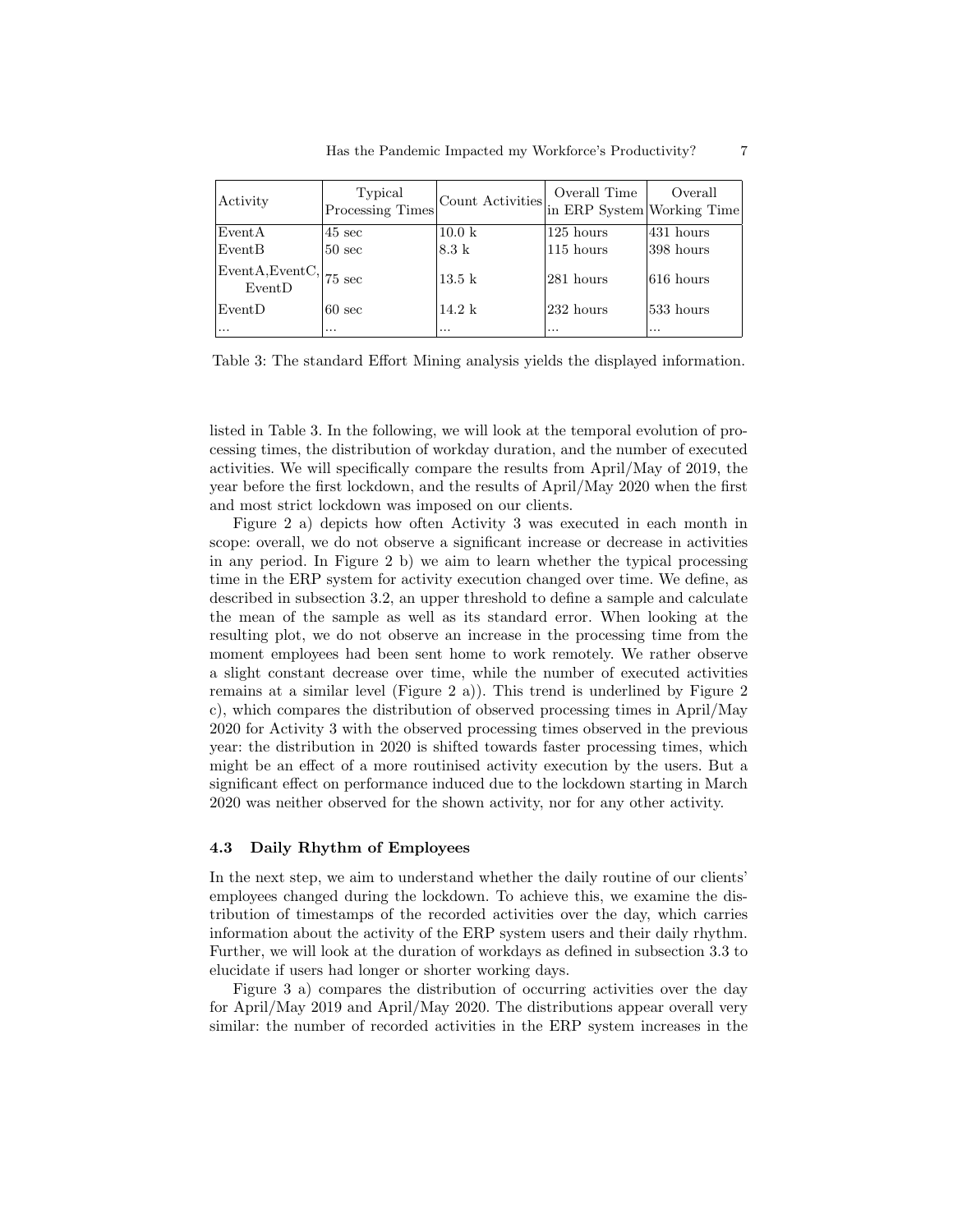

April/May 2019 2 April/May 2020

Fig. 2: a) Depicts the how often a certain activity is executed for each month. b) Visualises the evolution of the mean processing time of the taken sample with the corresponding standard error. The shaded areas mark the time ranges used in c). c) Compares the distributions of recorded processing times for Activity 3 in April/May 2019 and 2020. The shift to faster execution times underlines the effect observed in b).

morning between 7:00 and 8:00, which corresponds to the start of the working day of the users. Activity in the ERP system decreases drastically between 12:00 and 13:00, which corresponds to the lunch break, and rises after that to an activity level slightly lower than in the morning. Between 17:00 and 18:00, the number of activities decreases again as people finish their workday. When comparing the distribution of April/May 2020 during the lockdown with employees mostly working from home with the one from the previous year, we do not observe remarkable changes. This is indicative of the stable daily rhythm of the employees. It is worth noting that it was possible to identify organisational units for which late work after 20:00 increased during the lockdown (up to 3 % of all activities were executed after 20:00). However, this is in the range of typical fluctuations of late work observed within the organisation.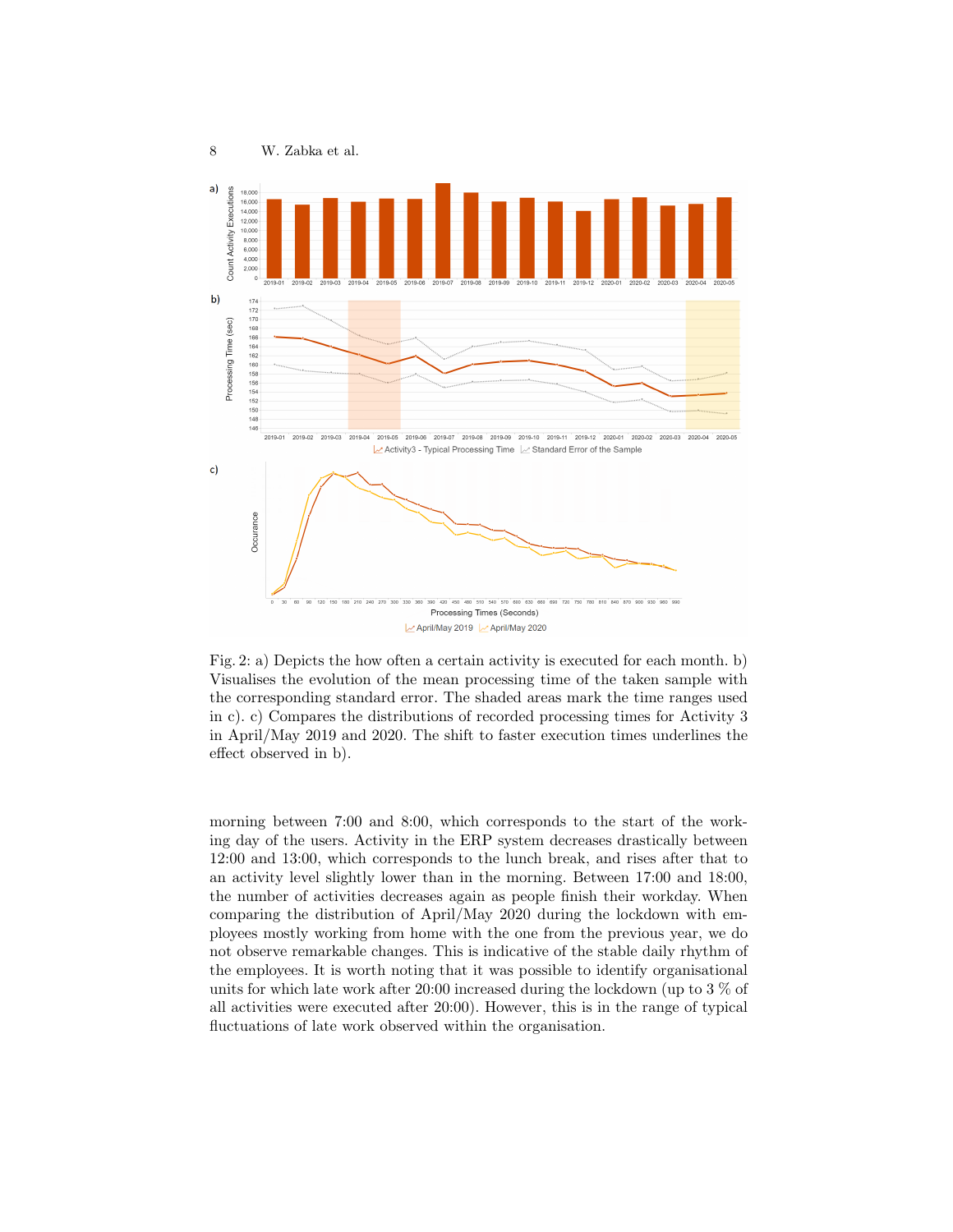

Fig. 3: a) Compares the total number of activities occurring at different times of the day for April/May 2019 and April/May 2020. b) Compares the duration of workdays during the same time periods. c) The boxplot depicts the temporal evolution of the distributions shown in b). The dashed line indicates the median workday duration.

Figure 3 b) compares the distributions of the workday duration for both periods. Many users participate in activities outside of the respective process and execute only for a fraction of their actual workday activities in the process. These users create short working days between 0 and 7 hours. Both distributions have a clear maximum between 8 and 10 hours, which reflects the typical workday duration. Longer working days are rather an exception for both periods in scope. It could be that for 2020 the distribution is shifted by 0.2 to 0.3 hours to a slightly shorter workday. However, when evaluating the temporal evolution of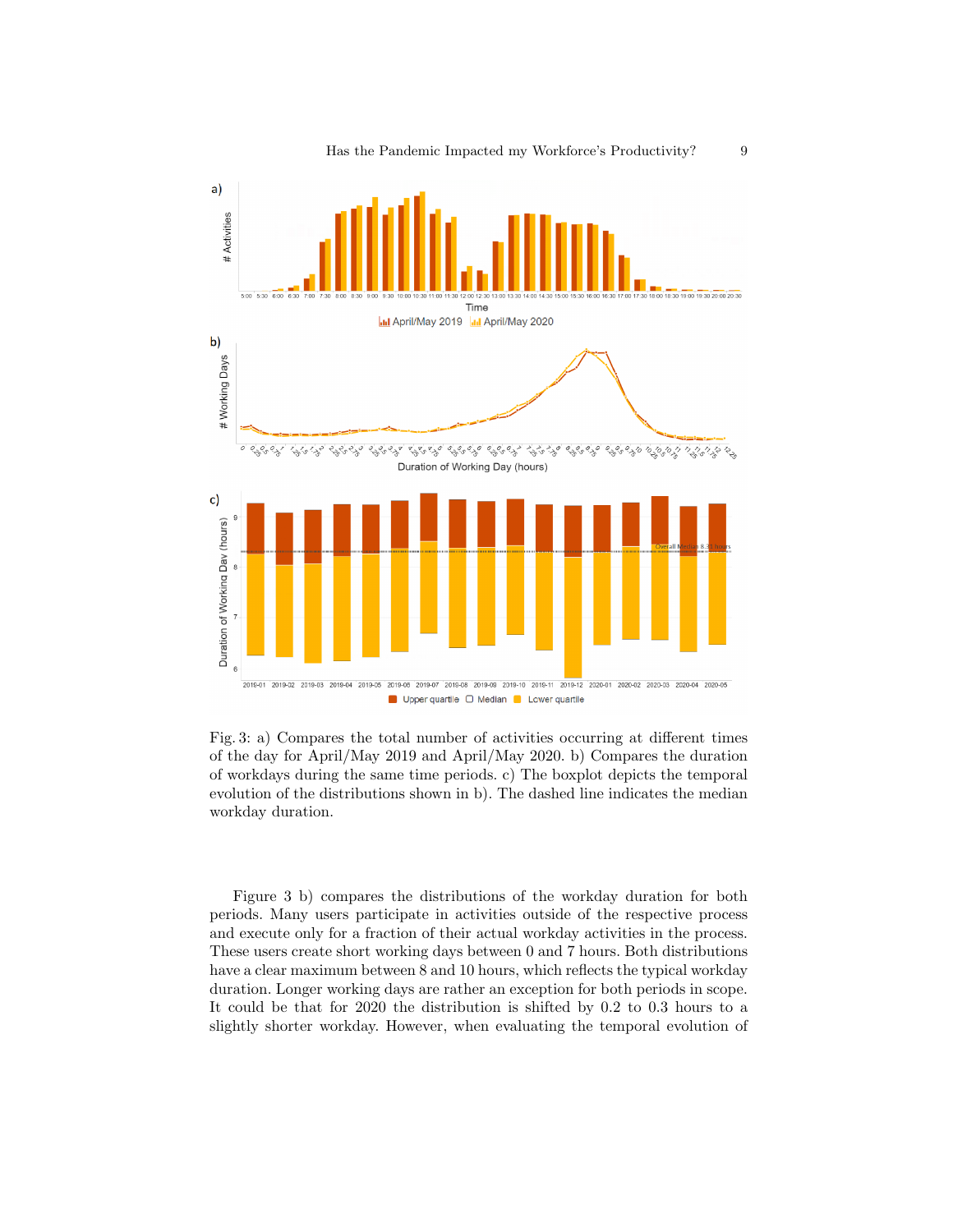10 W. Zabka et al.

the workday duration (Figure 3 c)), it becomes obvious that this is within the range of natural fluctuations.

Overall, this one-off analysis provided the respective client with the security that the productivity and the daily working rhythm of the employees did not change measurably due to the lockdown and that no immediate control action was required after two months of home office.

### 5 Outlook and lessons learned

This paper has presented Effort Mining, a new approach to measuring the effort required by activities in a process, thereby adding a novel perspective to process mining and allowing the precise quantification of effort in terms of time. We illustrate the use of Effort Mining in a case study based on real industry data, comparing the productivity of employees before and during a lockdown. As a result of this analysis, the client had the security that the process execution and employee performance was not impaired measurably by the home office. However, as the scope of this one-off analysis was limited to two months after the lockdown, long-term effects are not covered here. Future work might extent the time period covered by this analysis.

Overall, the feedback we received on this method was excellent and the calculated values of typical processing times and overall working times were in good agreement with the expectations of our clients. Another validation of the methodology was delivered by evaluating the overall working time of the most active UserIDs: They delivered a number of working hours to be expected by one FTE. After the initial application of effort mining in the here presented usecase, we used the methodology for several clients on different processes, such as order-to-cash, purchase-to-pay, record-to-report and enterprise asset management based on SAP data. We found that the methodology appears to be process-, industry- and system-agnostic. The only requirement is that the ERP system captures a sufficiently large amount of similar activities from sufficiently active users, which is typically given for core systems of large organisations.

One of the most relevant opportunities that arise through Effort Mining is judging the systemic work effort present in any given ERP system. As we utilise the execution pattern of users through all process steps, we can understand how users spend their time in the system. From that, we derive the typical processing time for each process step, allowing us to judge the business impact of each process execution. With effort mining, the time spent on process steps can be made transparent without using any additional, intrusive software component. We utilised this approach to create transparency in terms of work effort executed at home during the COVID-19 induced lockdown. It became evident that relocating employees to their own home for working did, in this case, not affect processing times or the number of activity executions. Further, the daily rhythm of the system users showed no drastic change in the remote working setting. A key message for the client was that the shift to working from home did not compromise human efficiency in the process execution. However, one should be